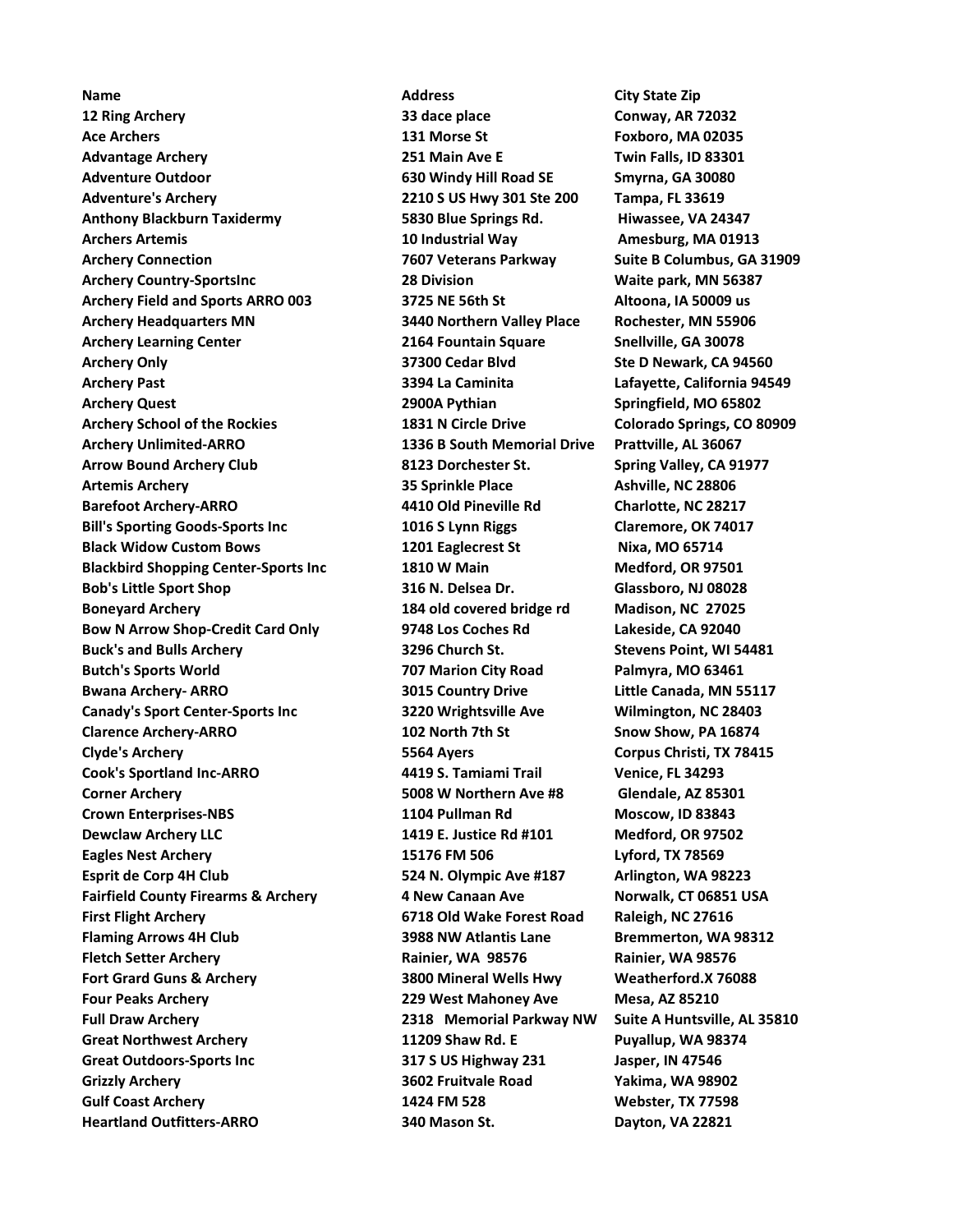outdoor gear depot www.outdoorgeardepot.com Pat Norris Archery **12419 Squirrel Creek Rd** Grass Valley, CA 95945 Pat's Archery and Outdoors 12601 Highway 75 Okmulgee OK 74447 Perry's Archery 1629 E 200 south Hartford City, IN 47348 Predator's Archery **Matters Community Community** 7350 Monterey St **Gilroy, CA 95020** PRO-MOTION Distributing Queens Archery 170-20 39th Street Flushing, NY 11358 Quincy Bow Pro 3112 Broadway Quincy, IL 62301 R&R Sport Shop-ARRO 16 and 16 federal Street 16 and Belchertown, MA 01007 Reeve's Archery center **16 South Main St** Clayton, GA 30525 Robertson Archery 6810 Chisholm Ave Van Nuys, CA 91406 Salt Lake Archery **1130 E Wilmington** Salt Lake City, UT 84106 San Francisco Archery Exchange 3795 Balboa Street San Francisco, CA 94121 Slingin Arrows 1428 N West Ave El Dorado, AR 71730 Smith Point Archery ARRO 215 East Main St Patchogue, NY 11772

Hooked on Toys-WWD 1444 N Wenatchee Ave Wenatchee, WA 98801 Howling Archery 8232 Baltimore Annapolis Blvd. Pasadena, MD 21122 Hunt N Gear-ARRO 4336 Milton Ave. Janesville, WI 53546 Hunters Hollow-Sports Inc 658 Hwy 6 West Oxford, MS 38655 Ichiban Archery **154 3rd Avenue** San Francisco, CA 94118 Jakes Archery 765 South Orem Blvd Orem, UT 84058 Jax Outdoor Gear 900 S Hwy 287 Lafayette, CO 80026 Jax Outdoor Gear 1200 N. College Ave. Fort Collins, CO 80524 Jax Outdoor Gear 950 E Eisenhower Blvd. Loveland CO 80537 Jax Outdoor Gear 4723 West Lincoln Way Ames IA 50014 Jax Outdoor Gear 1980 Controller 10005 W 120th Ave 1000 Broomfield CO 80020 Jax Outdoor Gear 2665 West Eisenhower Loveland, CO 80537 Jay's Sporting Goods- Gaylord 1151 S. Otsego Ave Gaylord, MI 49735 Jay's Sporting Goods-Sports Inc 8800 S. Clare Ave. Clare, MI 48617 Jeffrey Archery 2139 Bluff Road Columbia, SC 29209 Jeff's Specialty Sports 272 County Road 485 Quitman, MS 39355 Jernigan's Sporting Goods-NBS 82-740 Miles Ave Indio, CA 92201 Johnson's Sporting Goods-Sports Inc 206 Bath Rd Brunswick, ME 04011 Kenamar DBA Tackle & Field-ARRO 81 Ringwood Ave Wanaque, NJ 07465 La Crosse Archery-ARRO Onalaska, WI 54650 Onalaska, WI 54650 Leading Edge Archery **117 Industrial dr** Boerne, TX 78006 Life Outdoors, LLC 3937 Bemiss Rd Ste B Valdosta, GA 31605 Life Support International, Inc 2250 Cabot blvd West Suite 255 Langhorne, PA 19047 Live Oak Archery 3602 Old College Rd. Bryan, TX 77801 Lost Nation Archery **26393 Mintdale** Sturgis, MI 49091 Lyndon's Riverview Sports- Sports Inc 6741 NC HWY 16 South Taylorsville, NC 28681 Macrotech Accessories-ARRO 5826 Gov. Ritchie Hwy Baltimore, MD 21225 Marin Archery-ARRO 71 Red Hill Avenue San Anselmo, CA 94960 Mark Reimers 12197 Cathedral Drive Woodbridge, VA 22192 Mesquite Archery LP-ARRO#316 5711 A Kenwick Dr. San Antonio, TX 78238 Michiana Archery-ARRO 50510 Indiana State Road 933 N South bend, IN 46637 Music City Archery 1113 Murfreesboro Rd Suite 205 Franklin, TN 37064 Natick Outdoor Store-NBS 28 North Avenue Natick, MA 01760 Neil's Archery & Crossbow-ARRO 1460 Union Center Highway Endicott, NY 13760 On Target Archery 29993 Hwy 64 & I-20 Canton, TX 75103 Pacifica Archery 2995 Junipero Serra Blvd Daly City, CA 94014